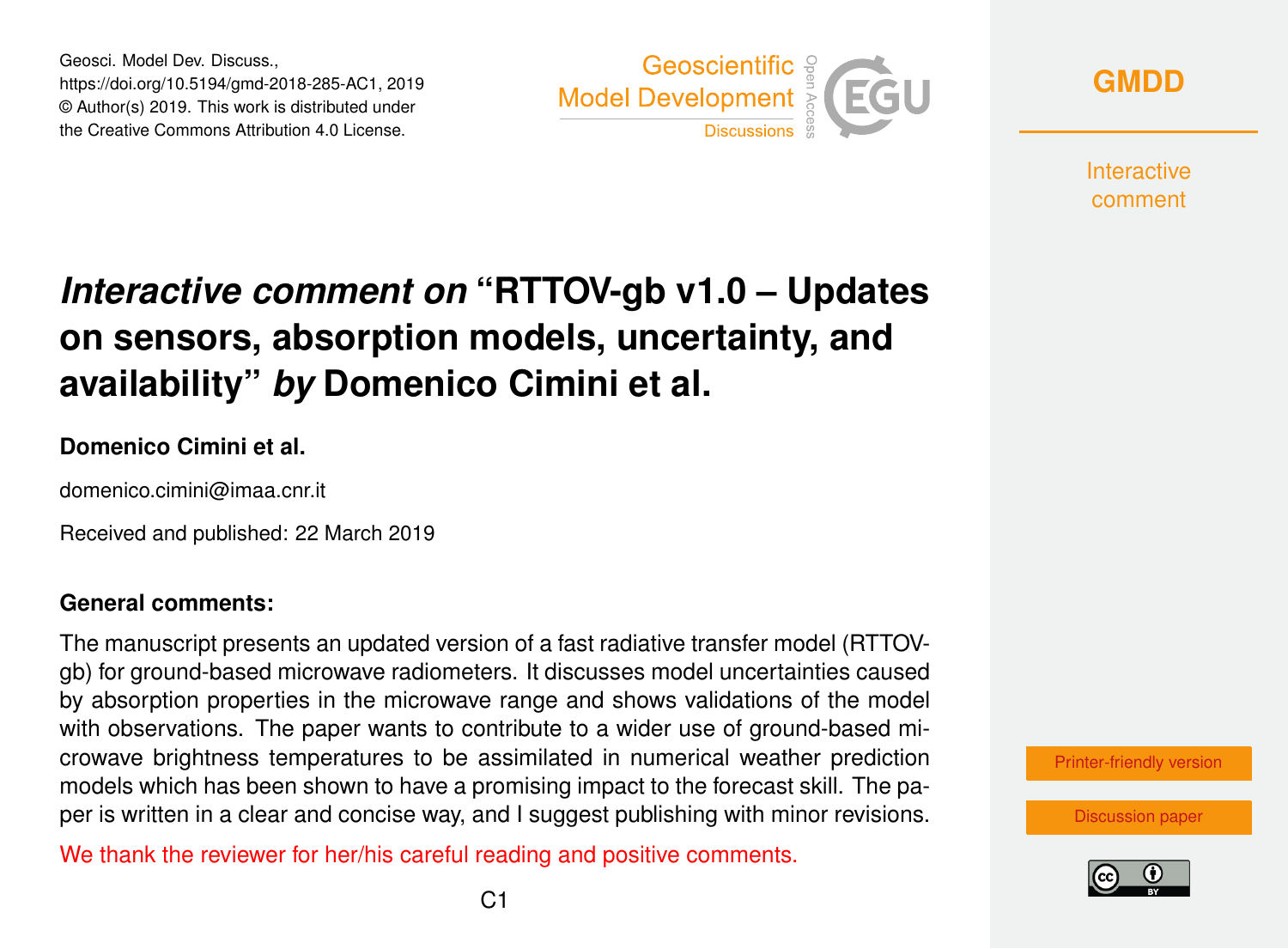## **Specific comments:**

Why did you restrict yourself to the frequency range 22-150 GHz? Did you also check the 183 GHz water vapor line which would be of great use in arctic or high altitude regions with low water vapor contents?

The frequency range depends on the popularity of ground-based microwave radiometer types. In the first paper introducing RTTOV-gb (De Angelis et al., 2016 – references are reported at the end of this document), we only considered 22-60 GHz channels, addressing the majority of operational ground-based microwave radiometers (i.e. RPG HATPRO and Radiometrics MP3000). Here, we add new instruments, extending the frequency range up to 150 GHz, since such types are becoming popular in support to satellite telecommunications. We are aware of ground-based microwave radiometers operating at 183 GHz and their benefit for low water vapor content (e.g. Cimini et al., 2007; Cadeddu et al., 2007; Ricaud et al., 2010). However, only few operational units are available in the world. The extension to 183 GHz will be considered among future developments. We have added this comment to Sections 2.1 and 4. Accordingly, the latter has been renamed "Summary and future developments".

Is there any attempt to take cloud liquid water into account for RTTOV-gb? Please comment on that in the paper since there are many regions on Earth with frequent cloud cover.

Thanks for pointing this out. As explained in the first paper (De Angelis et al., 2016), RTTOV-gb does already include cloud liquid water in the radiative transfer calculations (direct and Jacobian modules). Here, we showed clear-sky calculations only for the purpose of comparing with operational radiosonde observations, which do not provide measurements of cloud liquid water content. We have added text to clarify this point to Sections 1 and 3.

p.3, l.6-8: I assume the coefficients are instrument type specific. This would mean that you can use the same coefficients for all stations with the same instrument type in

# **[GMDD](https://www.geosci-model-dev-discuss.net/)**

**Interactive** comment

[Printer-friendly version](https://www.geosci-model-dev-discuss.net/gmd-2018-285/gmd-2018-285-AC1-print.pdf)

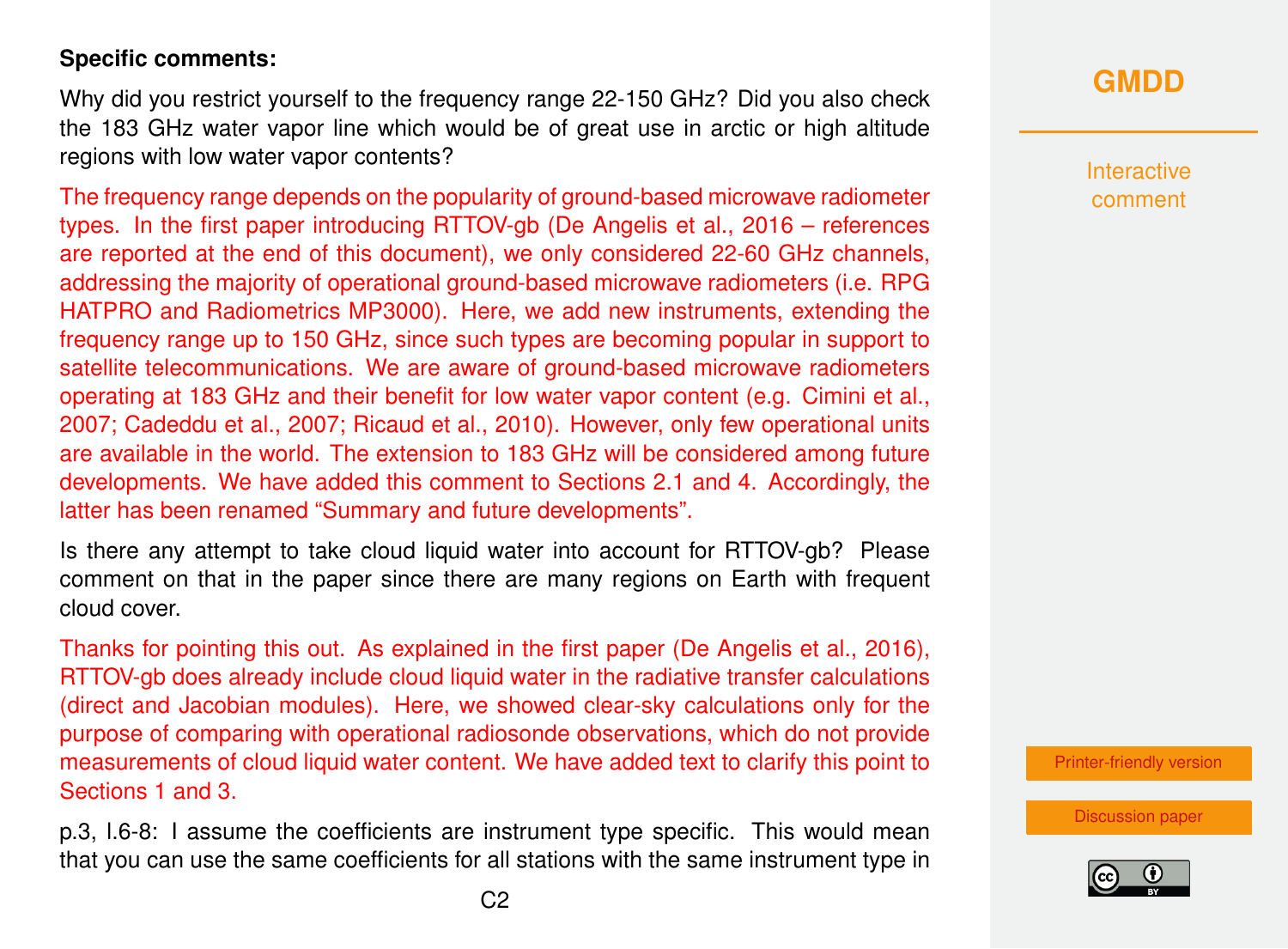different climate zones. Is that correct? That was not entirely clear to me.

Yes, that's correct. The coefficient training is based on a set of diverse profiles which covers the atmospheric conditions of different climate zones. We have added text to clarify this point in Section 2.1.

p.5 and 6: Concerning the comparison of the model with observations: Did you check the calibrations of the instruments? Were there any absolute calibrations performed during the periods of study?

For the radiometer in Milan (LWP-U72-82), the most recent absolute calibration was performed 9 months earlier than the period of study. A new calibration was performed 4 months later, and did not show substantial changes in the calibration coefficients. Thus, we assume the calibration was stable during the period of study. The radiometer in Lamont (LWP-90-150) is continuously calibrated using the tip curve method, as regularly performed by ARM (Cadeddu et al., 2013). We have added text to clarify this point to Section 3.

### **Technical corrections:**

p. 1, l.26: Therefore (typo)

Addressed. Thanks!

p.1, l.36: To my mind "model flavor" sounds a bit colloquial. Could you find a better expression?

Agreed. It has been changed with "model parameterization".

p.2, l.11: not only "national" meteorological services (e.g. ECMWF!)

Correct. It has been changed with "national and international". Thanks!

p.3, l.36: Turner et al. 2018 has not been submitted yet

**[GMDD](https://www.geosci-model-dev-discuss.net/)**

**Interactive** comment

[Printer-friendly version](https://www.geosci-model-dev-discuss.net/gmd-2018-285/gmd-2018-285-AC1-print.pdf)